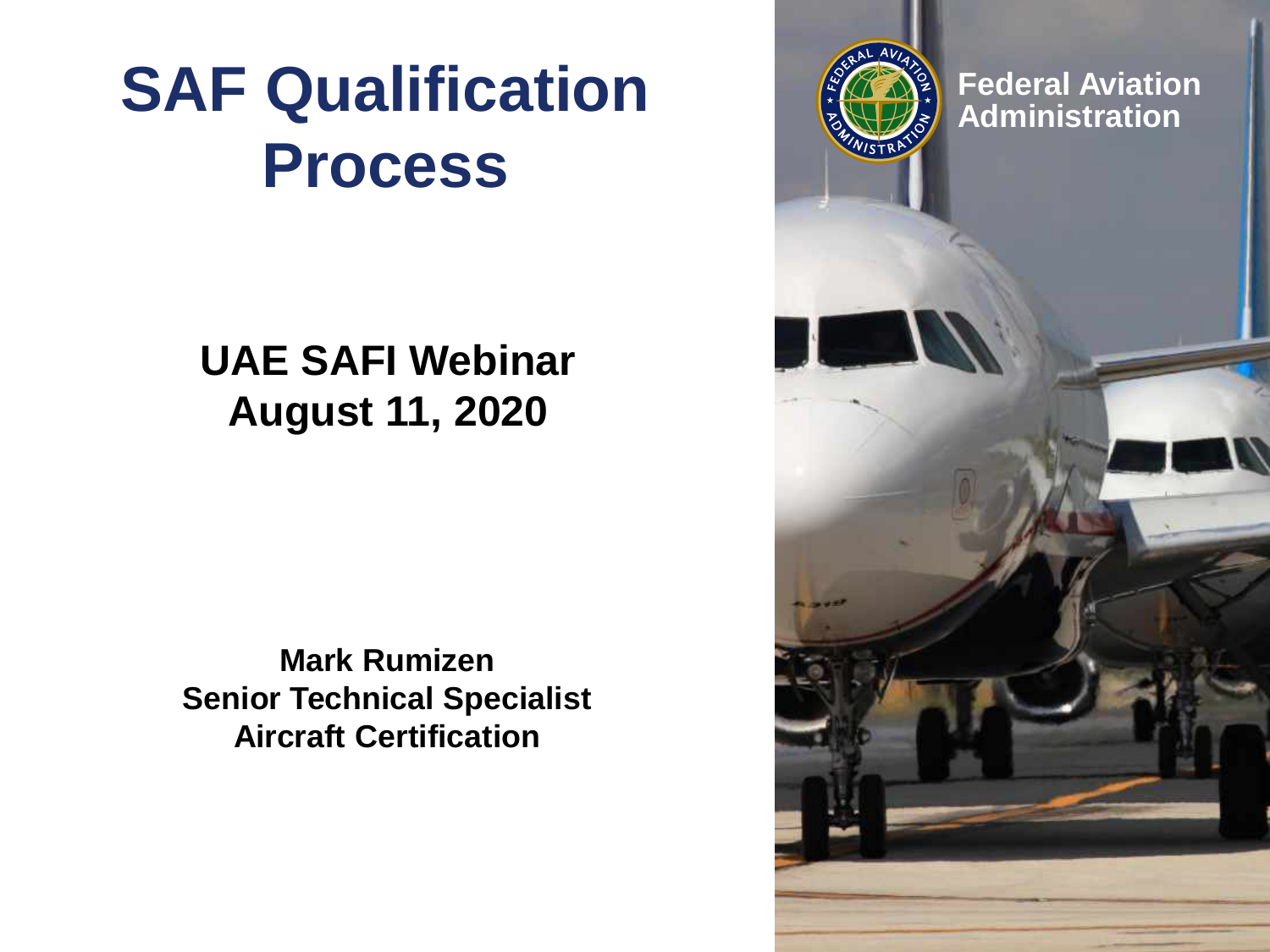

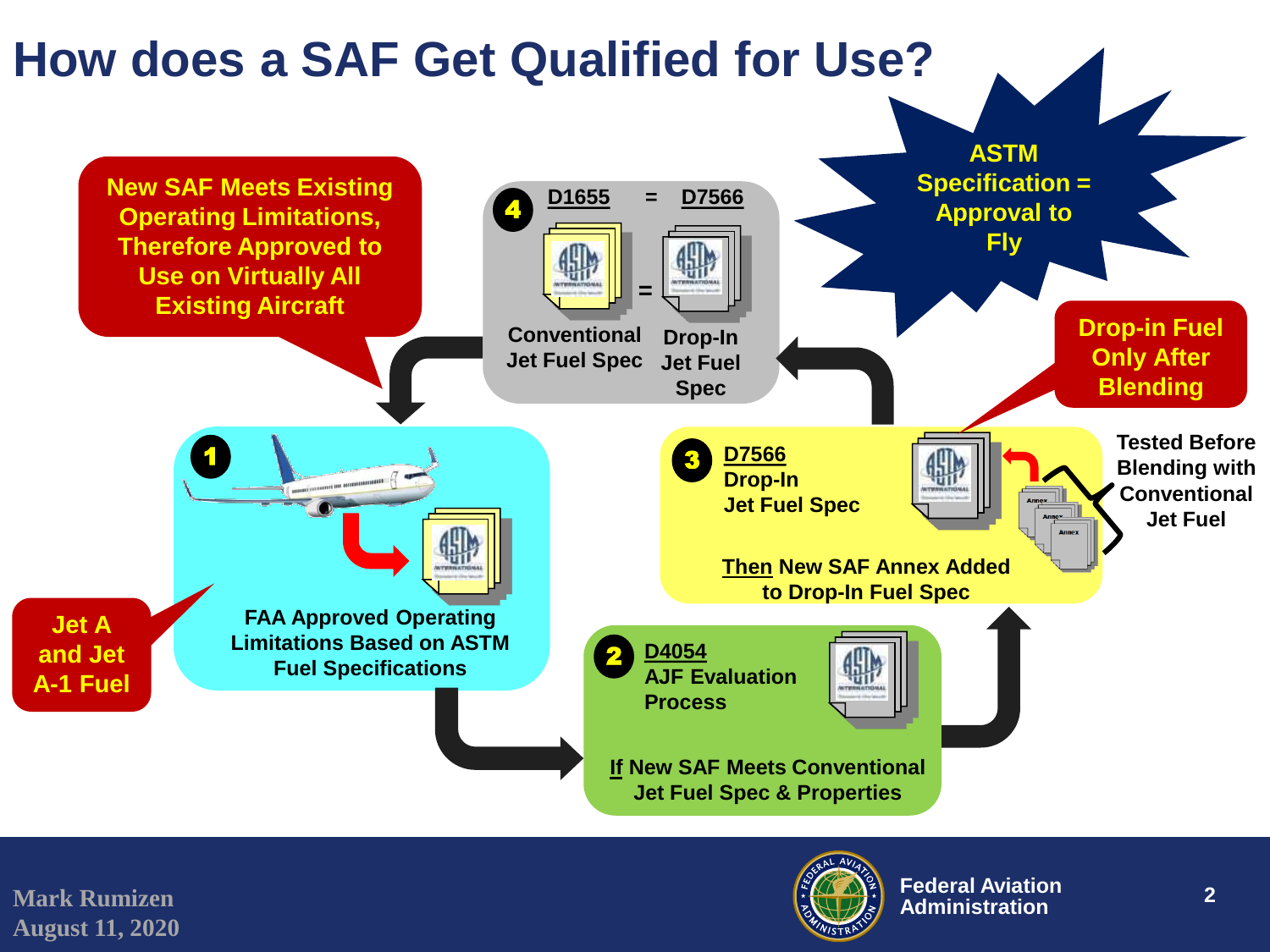

**Commercial Aviation Alternative Fuel Initiative (see www.caafi.org)**



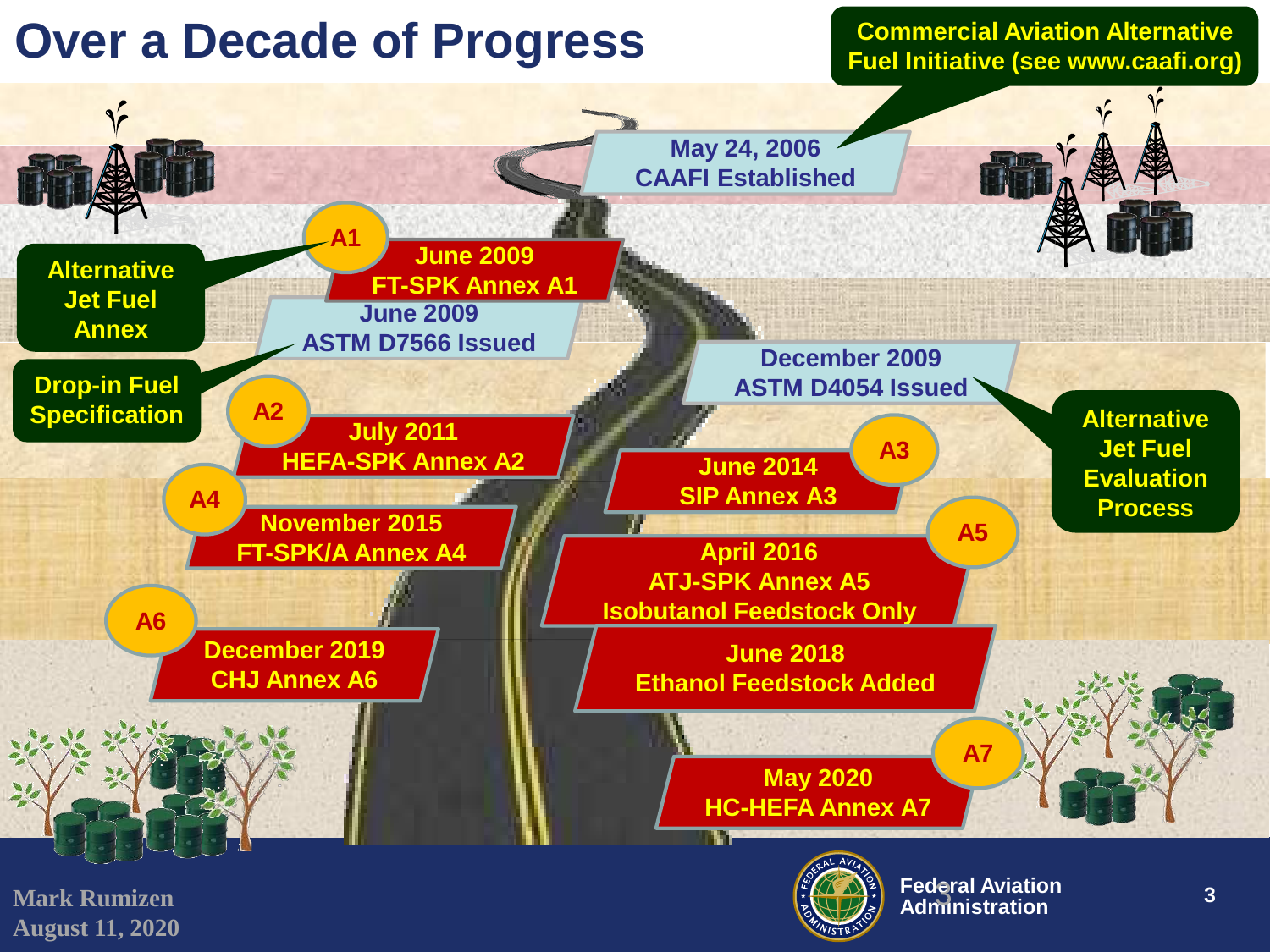## **2. ASTM D4054 Evaluation Process**



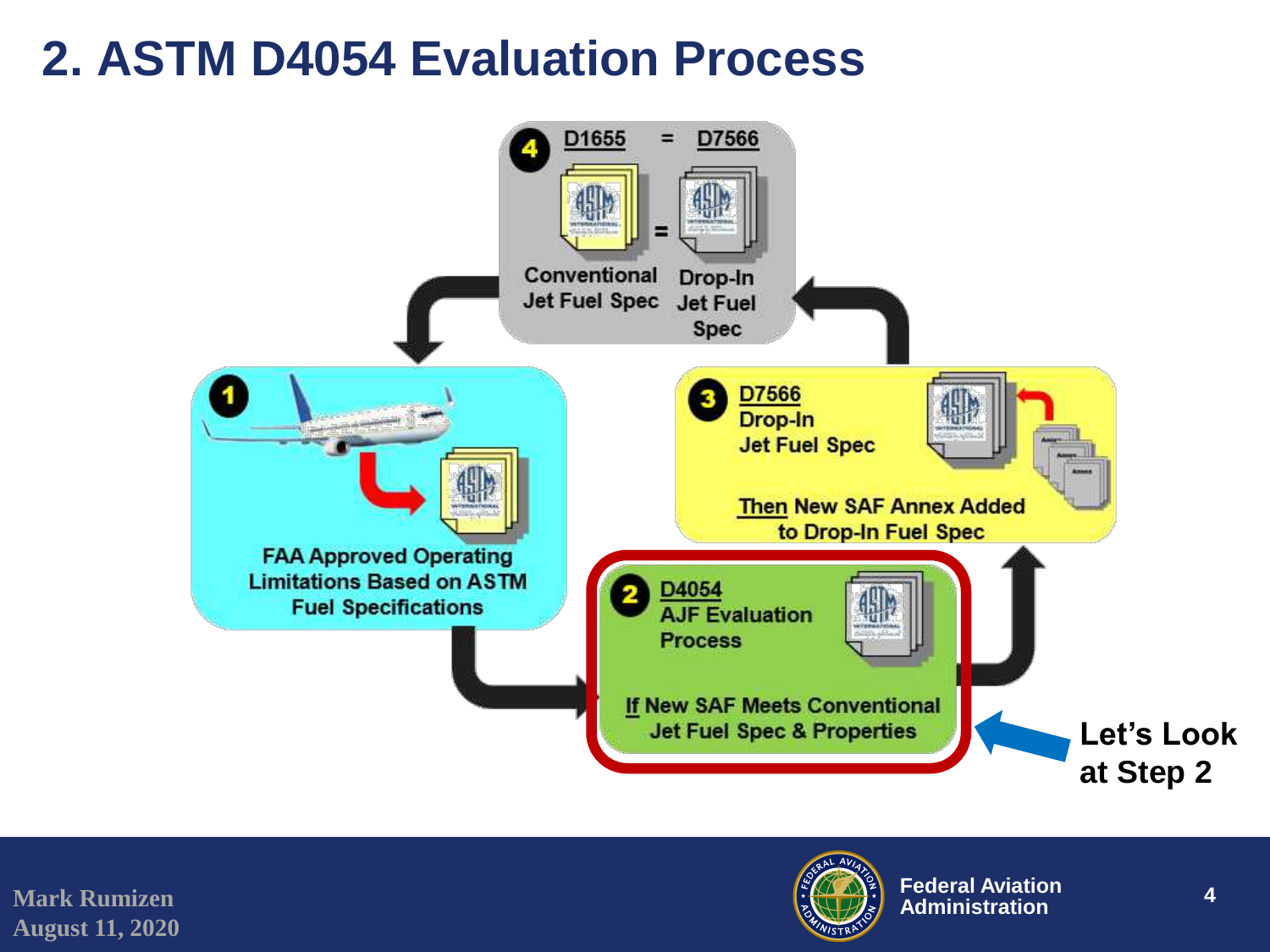## **Sustainable Aviation Fuels Must Be Drop-in Fuels**

*Requirement of Engine/Aircraft Manufacturers (OEMs)*



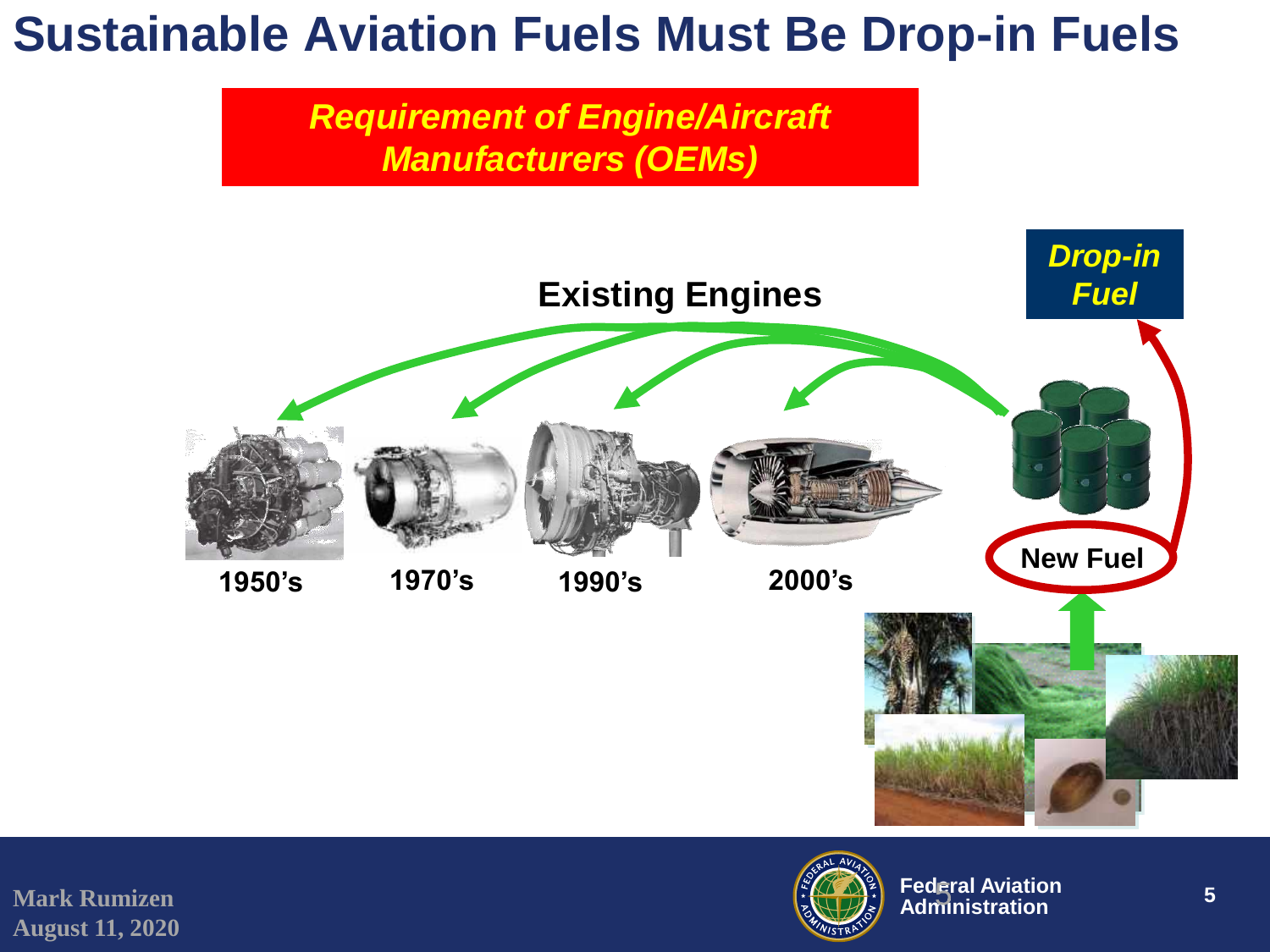#### **ASTM D4054 Evaluation Process**

#### **- Determines if New SAF is Drop-in**



**Mark Rumizen August 11, 2020**



**Federal Aviation Administration <sup>6</sup>**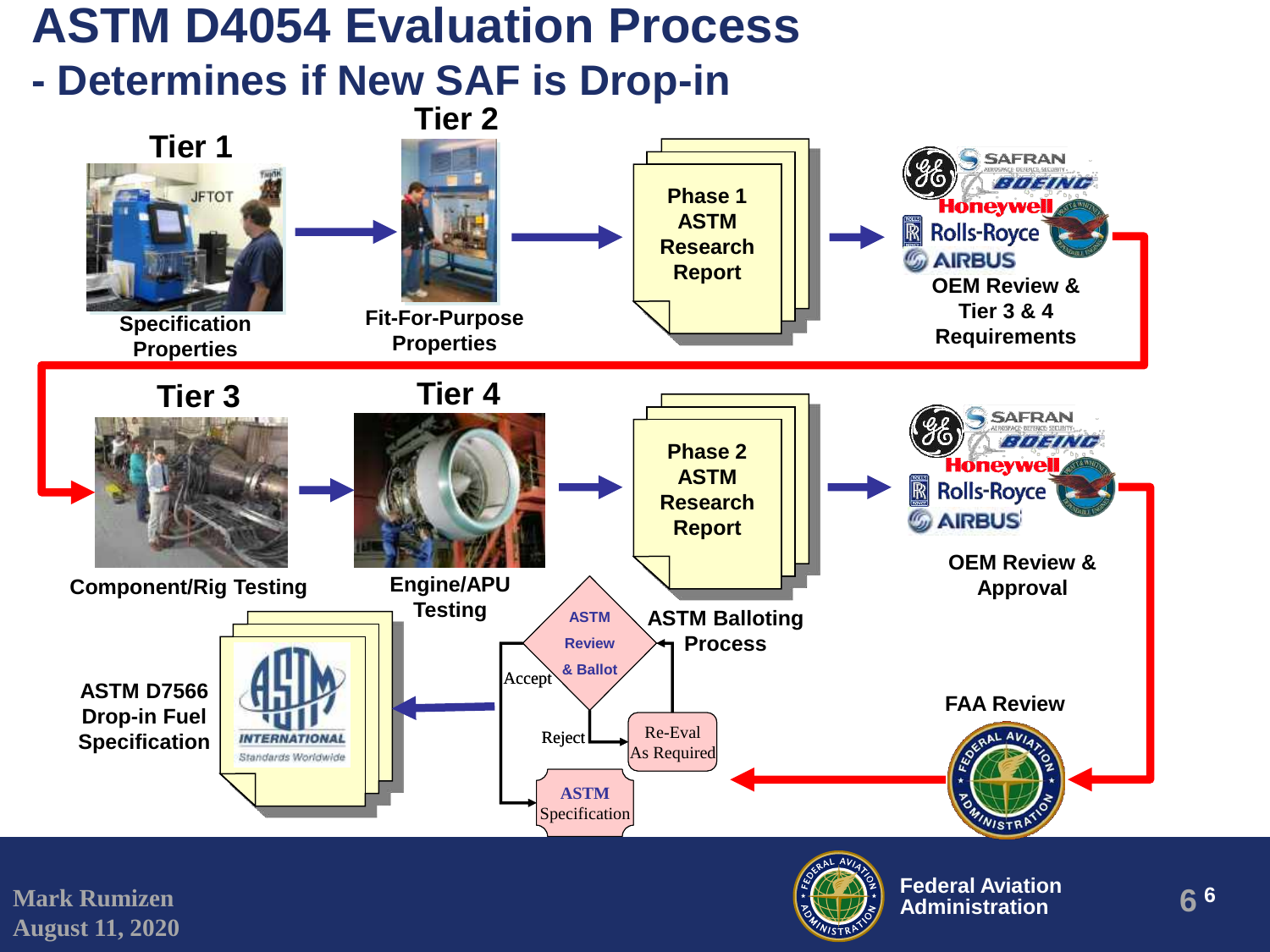### **ASTM D4054 SAF Qualification Status**



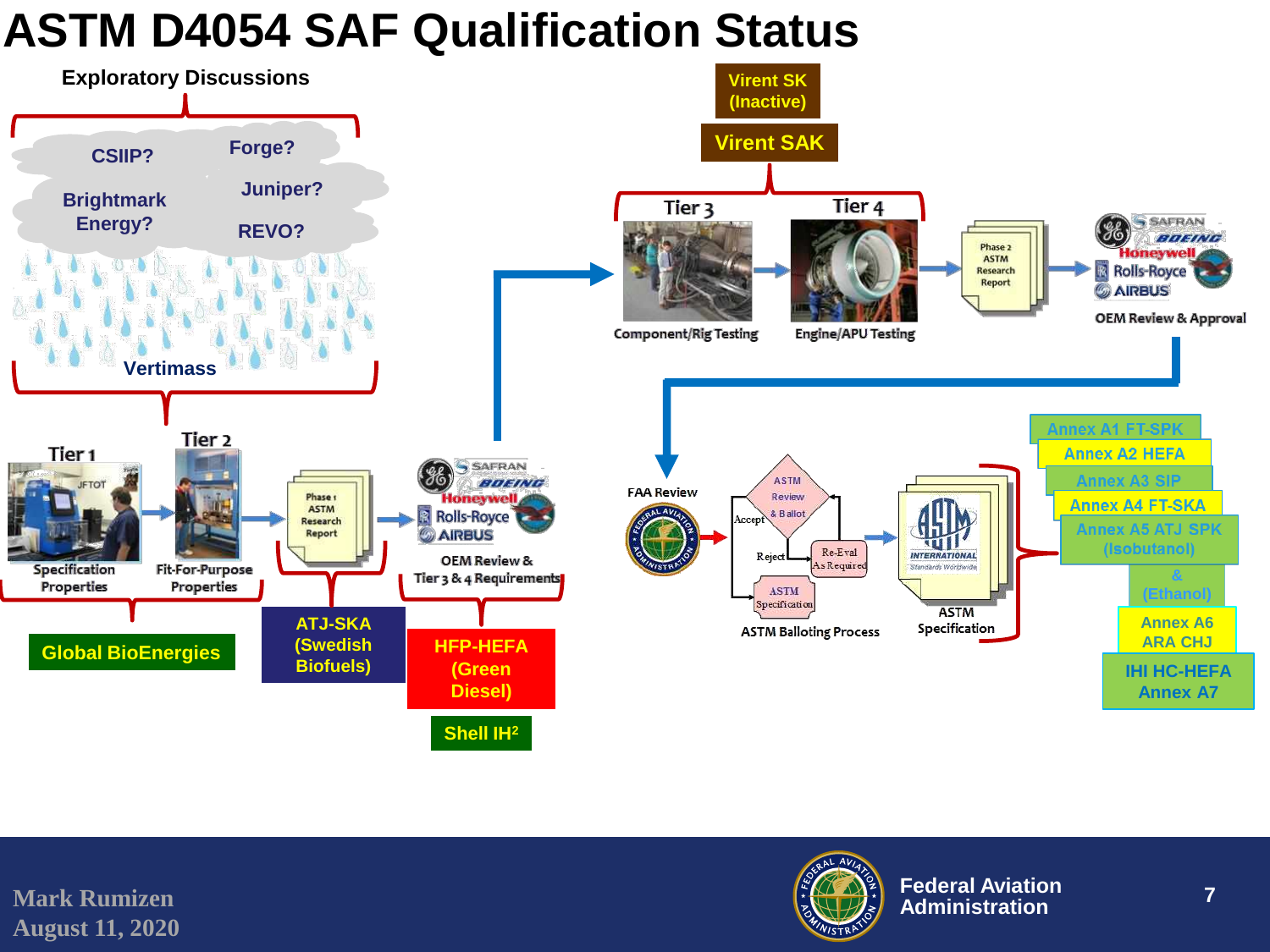## **New SAF Meets the Existing Operating Limitations**



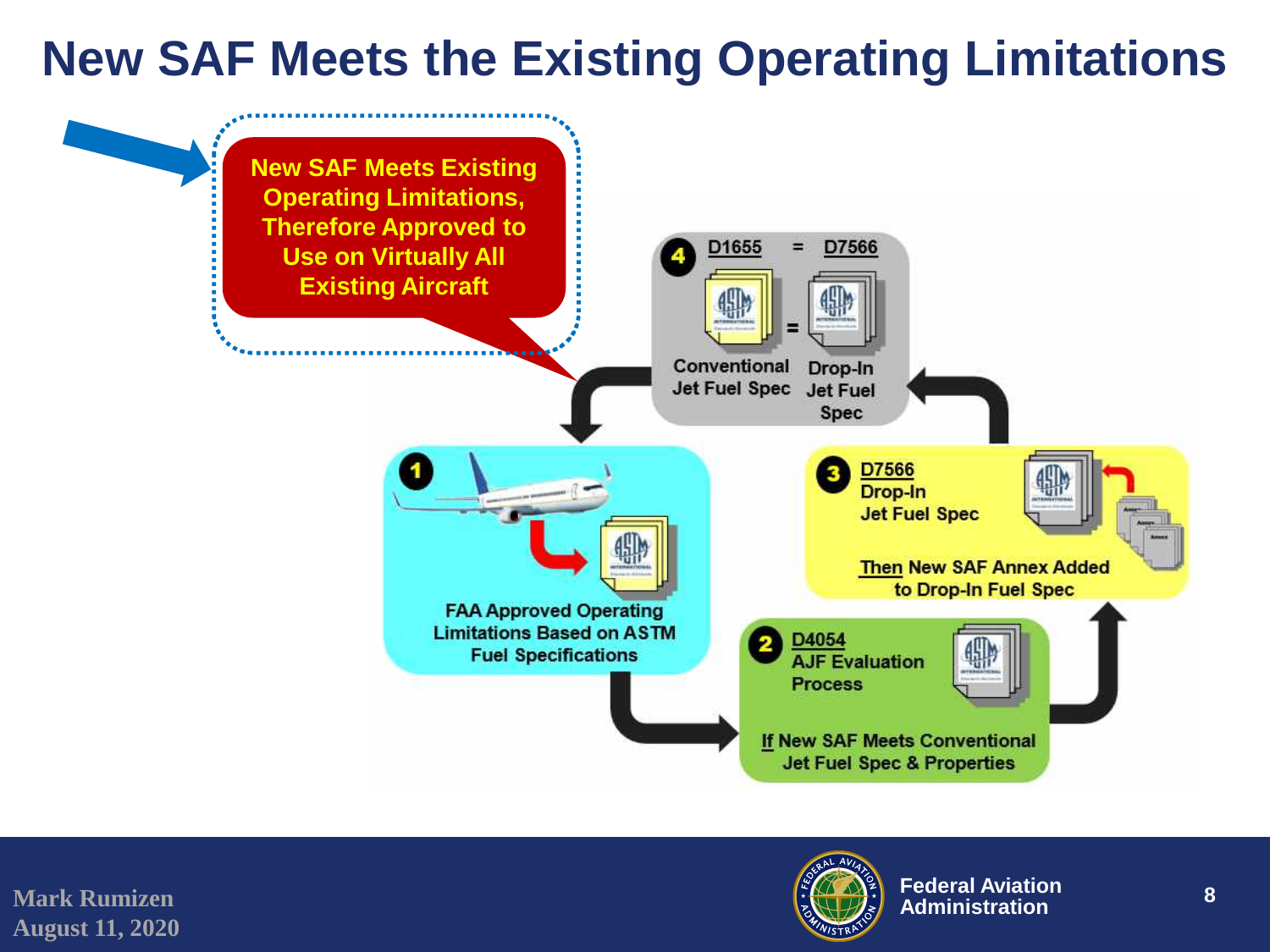## **FAA Bulletin SAIB NE-11-56**

#### *Communicates that D7566 Fuels are Acceptable to Use*



**FAA Aviation Safety** 

#### **SPECIAL AIRWORTHINESS INFORMATION BULLETIN**

SAIR:

Date:

NE-11-56R4

June 26, 2020

|  | <b>SUBJ:</b> Engine Fuel and Control - Semi-Synthetic Jet Fuel |
|--|----------------------------------------------------------------|
|  | This is information only. Recommendations aren't mandatory.    |

#### **Introduction**

This Revised Special Airworthiness Information Bulletin (SAIB) advises aircraft operators, fixed base operators, certificated repair facilities, Flight Standard District Offices, Certificate Management Offices, and Foreign Civil Aviation Authorities that jet fuel made from the following synthetic blending components that meet the requirements of ASTM International Standard D7566 are acceptable for use on aircraft and engines certificated for operation with D1655 Jet A or Jet A-1 jet fuel if they are re-identified as D1655 fuel: